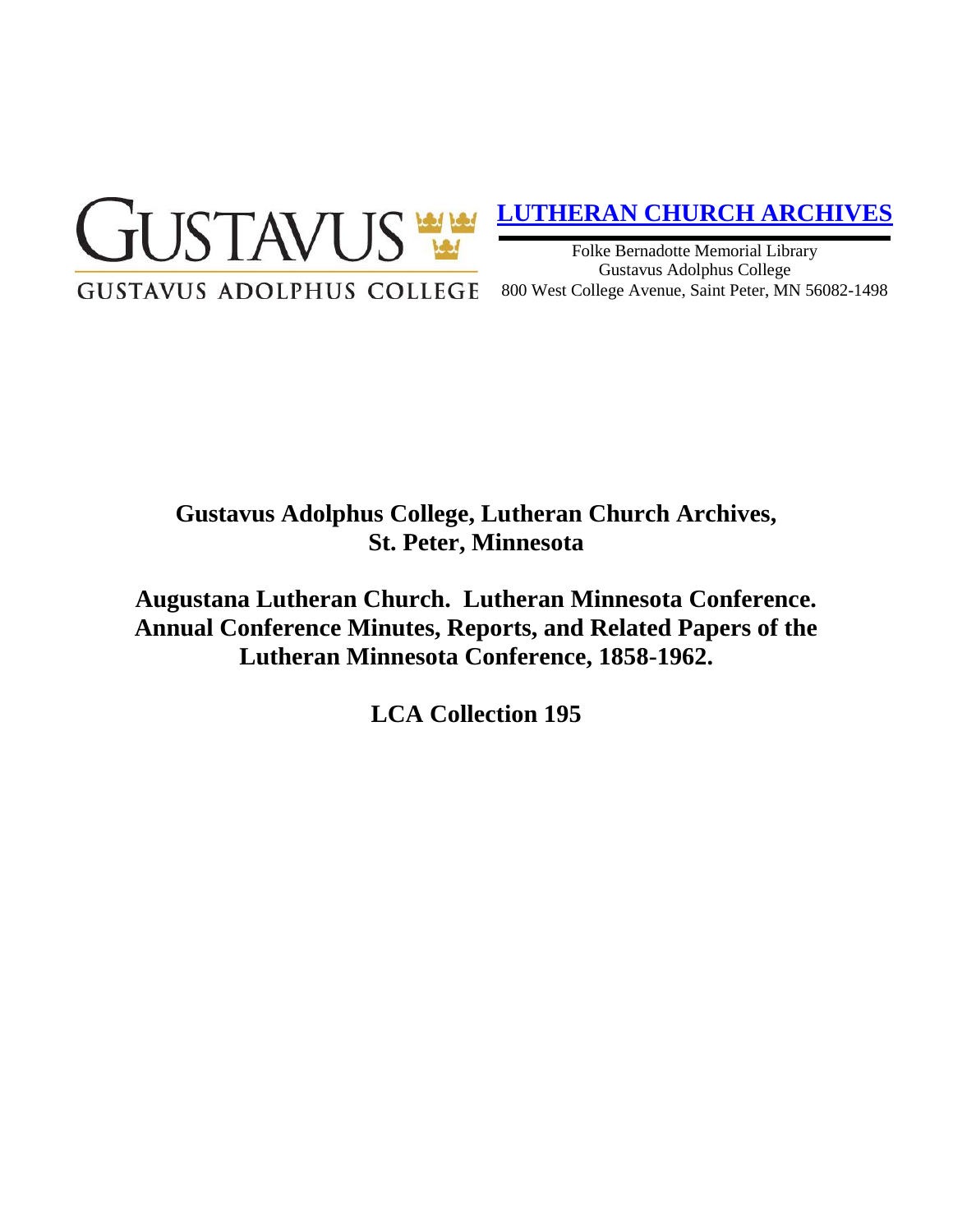**Augustana Lutheran Church. Lutheran Minnesota Conference. Annual Convention Minutes, Reports, and Related Papers of the Lutheran Minnesota Conference, 1858-1962. LCA Collection 195. 2 Records Center Cartons and 1 Hollinger box.**

## **ABSTRACT:**

The Lutheran Minnesota Conference Minutes and Reports collection contains the published minutes, reports, programs, and other supplements from the Conference's annual conventions. Included in the minute books and reports are directories, convention agendas, financial reports, statistics, and reports from various committees, congregations, and affiliated church bodies. Also included are handwritten copies of the minutes from 1858-79. Minutes were published in Swedish until 1929, when they began publishing them in English. From 1920-28, both a Swedish and an English edition were published.

## **HISTORICAL NOTE:**

The Lutheran Minnesota Conference was officially organized on 8 October 1858 in Chisago Lake Church in Center City, Minnesota, as the Minnesota Conference of the Evangelical Lutheran Synod of Northern Illinois. "Membership was defined as follows: 'All members of the Evangelical Lutheran Synod of Northern Illinois, living in Minnesota and near-by states, who are members in good standing in the said synod, shall have the right of membership in this conference and shall be considered as members of the same after having been present at a regular conference meeting and having made application therefor.<sup>""1</sup>

The Minnesota Conference was under the Synod of Northern Illinois for a short time. Afterwards it was part of:

- Scandinavian Evangelical Augustana Lutheran Synod (1860-1870)
- Evangelical Lutheran Augustana Synod (1870-1948)
- Augustana Evangelical Lutheran Church (1948-1962)

The Red River Valley Conference was created in 1912, and the Canada Conference in 1913, both from areas that were originally part of the Minnesota Conference.

In 1962, The Lutheran Minnesota Conference of the Augustana Lutheran Church and The English Evangelical Lutheran Synod of the Northwest combined to create the Minnesota Synod, which was part of the Lutheran Church in America.

**<sup>1</sup>***A Church is Planted: The Story of the Lutheran Minnesota Conference, 1851-1876* by Emeroy Johnson (pg. 7).

### **RESTRICTIONS:**

There are no restrictions on the use of this collection for research purposes. The researcher assumes full responsibility for observing all copyright, property, and libel laws as they apply.

Researchers must use collection in accordance with the policies of the Lutheran Church Archives, the Folke Bernadotte Memorial Library, and Gustavus Adolphus College.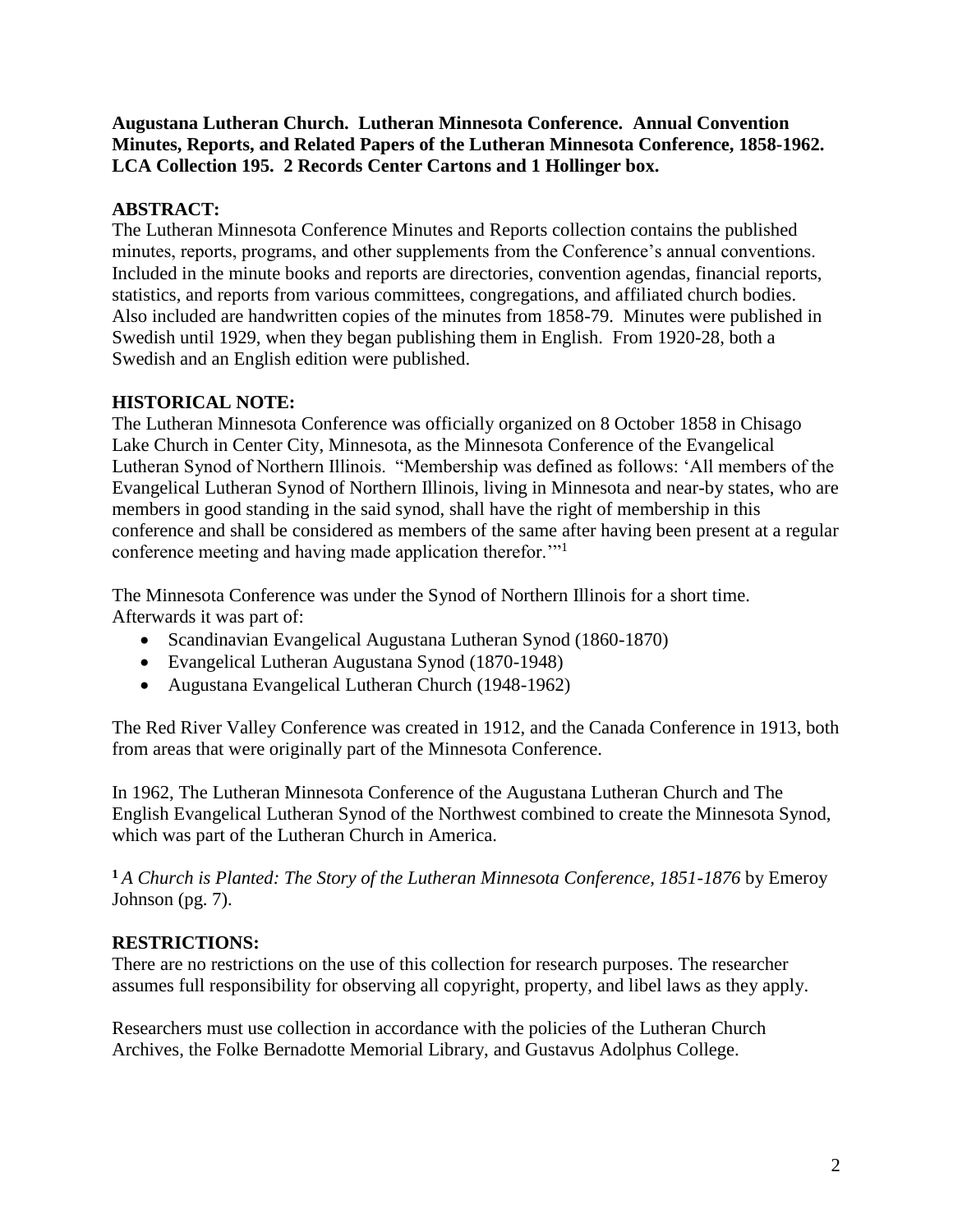### **COLLECTION CITATION:**

Augustana Lutheran Church. Lutheran Minnesota Conference. Annual Convention Minutes, Reports, and Related Papers of the Lutheran Minnesota Conference, 1858-1962. LCA Collection 195. Gustavus Adolphus College, Lutheran Church Archives, St. Peter, Minnesota.

#### **PROCESSED BY:**

Adrianna Darden processed this collection and developed the finding aid during March 2014.

### **RELATED COLLECTIONS IN THE ARCHIVES:**

Augustana Lutheran Church. Annual Minutes, Reports, and Related Papers of the Augustana Lutheran Church, 1860-1962. LCA Collection 197.

Lutheran Church in America. Minnesota Synod. Annual Convention Minutes, Reports, and Related Papers of the Minnesota Synod, 1962-1987. LCA Collection 193.

Augustana Lutheran Church. Red River Valley Conference. Annual Convention Minutes and Reports of the Red River Valley Conference, 1913-1962. LCA Collection 198.

Augustana Lutheran Church. Lutheran Minnesota Conference. Manuscript Minutes of the Annual Conventions of the Lutheran Minnesota Conference, 1858-1962. LCA Collection 205.

#### **DIGITAL CONTENT:**

Portions of this collection have been digitized and are available online through our [digital](https://archives.gac.edu/digital/)  [collections.](https://archives.gac.edu/digital/)

#### **SUBJECT HEADINGS:**

Evangelical Lutheran Augustana Synod of North America. Minnesota Conference.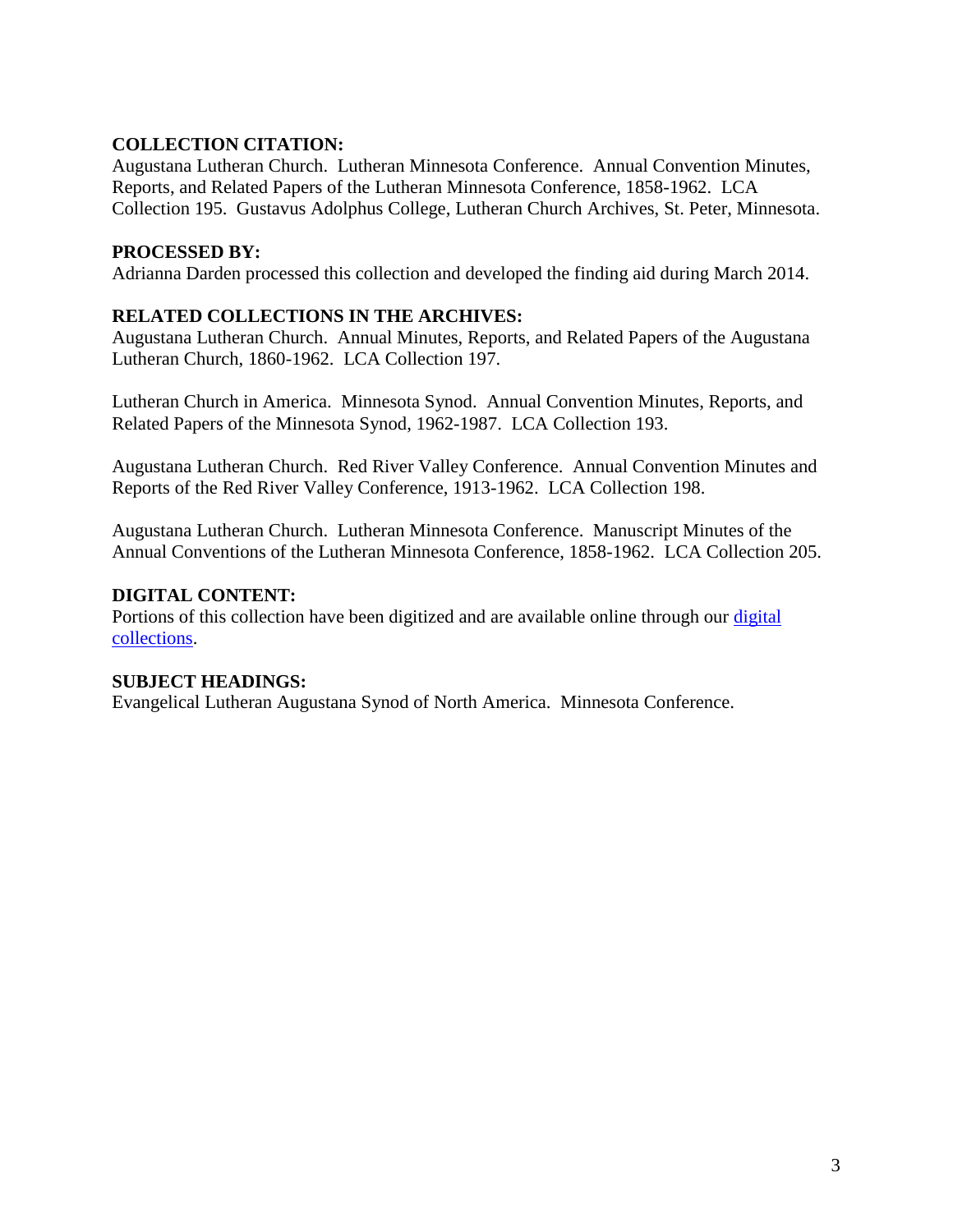| <b>LCA Collection 195</b>                            | <b>Box</b>     | <b>Folder</b>  |
|------------------------------------------------------|----------------|----------------|
| 1858-79, Minutes (handwritten copies)                | 3              | 5              |
| 1868-79, Minutes                                     | $\mathbf{1}$   | $\mathbf{1}$   |
| 1879-90, Minutes                                     | 1              | $\overline{2}$ |
| 1890-94, Minutes                                     | $\mathbf{1}$   | $\overline{3}$ |
| 1892-1900, Minutes                                   | $\mathbf{1}$   | $\overline{4}$ |
| 1897, Program                                        | $\overline{2}$ | 21             |
| 1898, Program                                        | $\overline{2}$ | 21             |
| 1900, Program                                        | $\overline{2}$ | 21             |
| 1901, Minutes                                        | 1              | 5              |
| 1902, Minutes                                        | $\mathbf{1}$   | 5              |
| 1902, Program                                        | $\overline{2}$ | 21             |
| 1903-08, Minutes                                     | $\mathbf{1}$   | 6              |
| 1904, Program                                        | $\overline{2}$ | 21             |
| 1906, Program                                        | $\overline{2}$ | 21             |
| 1907, Program                                        | $\overline{2}$ | 21             |
| 1908, Program                                        | $\overline{2}$ | 21             |
| 1909, Minutes                                        | $\mathbf{1}$   | $\overline{7}$ |
| 1909, Program                                        | $\overline{2}$ | 21             |
| 1910, Minutes                                        | $\mathbf{1}$   | $\overline{7}$ |
| 1911, Minutes                                        | $\mathbf{1}$   | 8              |
| 1912, Minutes                                        | $\mathbf{1}$   | 8              |
| 1912, Program                                        | $\overline{2}$ | 21             |
| 1913-16, Minutes                                     | $\mathbf{1}$   | 9              |
| 1915, Program                                        | $\overline{2}$ | 21             |
| 1917-19, Minutes                                     | $\mathbf{1}$   | 10             |
| 1917, Program                                        | $\overline{2}$ | 21             |
| 1920, Minutes (Swedish and English)                  | $\mathbf{1}$   | 11             |
| 1921, Minutes (Swedish and English)                  | $\mathbf{1}$   | 12             |
| 1921, Rules of Students' Aid Fund                    | $\overline{2}$ | 21             |
| 1922, Minutes (Swedish and English)                  | $\mathbf{1}$   | 13             |
| 1922, Program and A Friendly Request for Pastors and | $\overline{2}$ | 21             |
| Congregations                                        |                |                |
| 1923, Minutes (Swedish and English)                  | $\mathbf{1}$   | 14             |
| 1923, Reports                                        | $\overline{2}$ | 22             |
| 1924, Minutes (Swedish and English)                  | $\mathbf{1}$   | 15             |
| 1924, Program and Reports                            | $\overline{2}$ | 22             |
| 1925, Minutes (Swedish and English)                  | $\mathbf{1}$   | 16             |
| 1925, Reports                                        | $\overline{2}$ | 23             |
| 1926, Minutes (Swedish and English)                  | $\overline{2}$ | $\mathbf{1}$   |
| 1926, Program and Reports                            | $\overline{2}$ | 24             |
| 1927, Minutes (Swedish and English)                  | $\overline{2}$ | $\overline{2}$ |
| 1927, Program and Reports                            | $\overline{2}$ | 24             |
| 1928, Minutes (Swedish and English)                  | $\overline{2}$ | $\overline{3}$ |
| 1928, Program and Reports                            | $\overline{2}$ | 25             |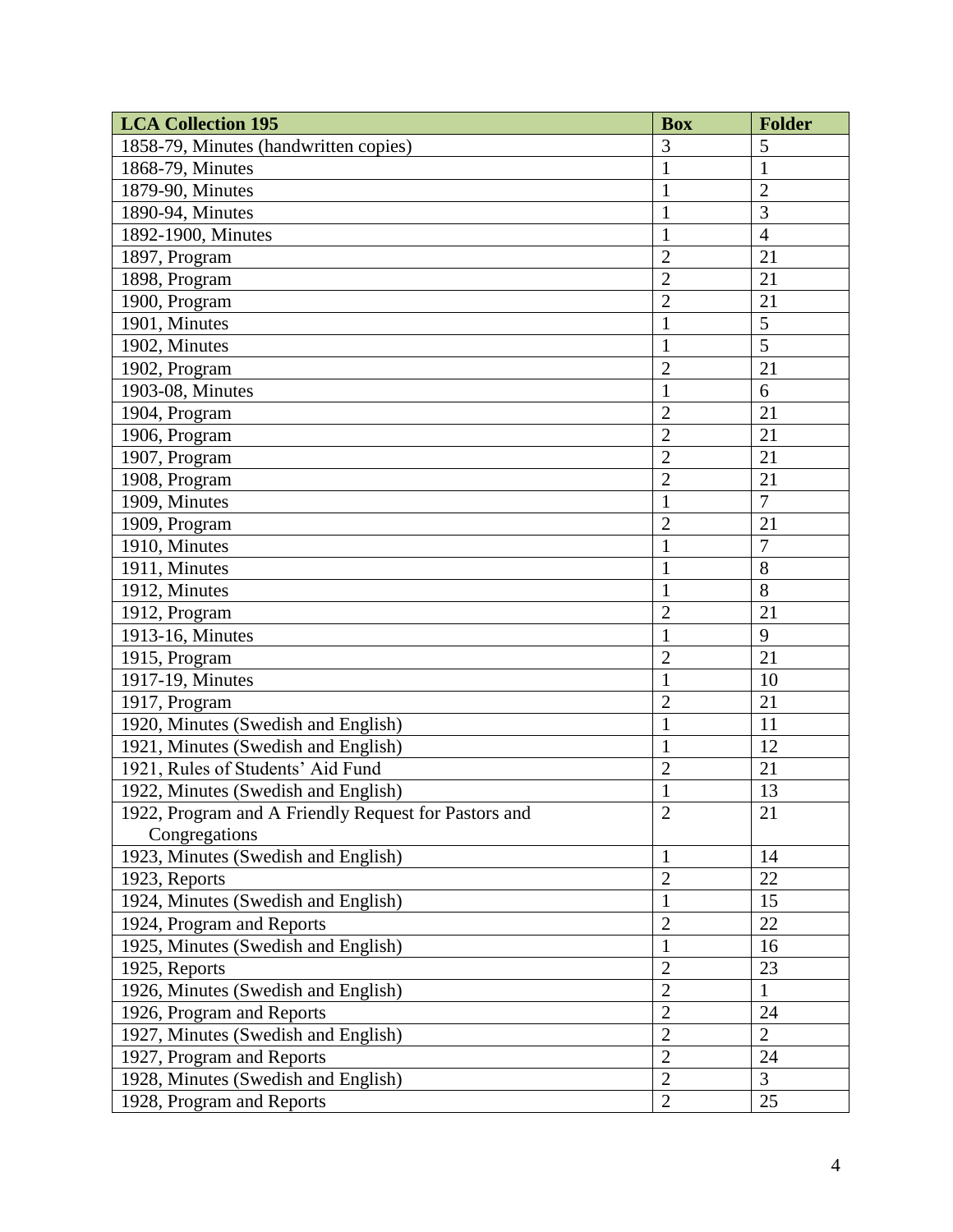| 1929, Minutes                                                    | $\overline{2}$ | $\overline{4}$ |
|------------------------------------------------------------------|----------------|----------------|
| 1929, Program                                                    | $\overline{2}$ | 26             |
| 1930, Minutes                                                    | $\overline{2}$ | $\overline{4}$ |
| 1930, Program and Reports                                        | $\overline{2}$ | 26             |
| 1931, Minutes                                                    | $\overline{2}$ | 5              |
| 1931, Program, Reports, and Delegates Information                | $\overline{2}$ | 26             |
| 1932, Minutes                                                    | $\overline{2}$ | 5              |
| 1932, Program and Reports                                        | $\overline{2}$ | 26             |
| 1933, Minutes                                                    | $\overline{2}$ | 6              |
| 1933, Program and Reports                                        | $\overline{2}$ | 27             |
| 1934, Minutes                                                    | $\overline{2}$ | 6              |
| 1934, Program and Reports                                        | $\overline{2}$ | 27             |
| 1935, Minutes                                                    | $\overline{2}$ | $\overline{7}$ |
| 1935, Program and Reports                                        | $\overline{2}$ | 28             |
| 1936, Minutes                                                    | $\overline{2}$ | $\overline{7}$ |
| 1936, Program, Reports, and Résumé                               | $\overline{2}$ | 28             |
| 1937, Minutes                                                    | $\overline{2}$ | 8              |
| 1937, Program, Reports, Résumé, and Papers                       | $\overline{2}$ | 29             |
| 1938, Minutes                                                    | $\overline{2}$ | 8              |
| 1938, Program, Reports, and Résumé                               | $\overline{2}$ | 29             |
| 1939, Minutes                                                    | $\overline{2}$ | 9              |
| 1939, Program and Reports                                        | $\overline{2}$ | 30             |
| 1940, Minutes                                                    | $\overline{2}$ | 9              |
| 1940, Program, Reports, Résumé, and Home Mission Summary         | $\overline{2}$ | 30             |
| 1941, Minutes                                                    | $\overline{2}$ | 10             |
| 1941, Program, Reports, Résumé, A Study of Our Financial System, | $\overline{2}$ | 31             |
| Conference Resolutions, Nominating Committee Report, and         |                |                |
| <b>Summary of Statistics</b>                                     |                |                |
| 1942, Minutes                                                    | $\overline{2}$ | 10             |
| 1942, Program, Reports, Résumé, Conference Resolutions, and      | $\overline{2}$ | 31             |
| <b>Summary of Statistics</b>                                     |                |                |
| 1943, Minutes                                                    | $\overline{2}$ | 11             |
| 1943, Program and Résumé                                         | $\overline{2}$ | 32             |
| 1943, Reports, Conference Resolutions, and Summary of Statistics | 3              | 6              |
| 1944, Minutes                                                    | $\overline{2}$ | 11             |
| 1944, Program and Reports                                        | $\overline{2}$ | 32             |
| 1945, Minutes                                                    | $\overline{2}$ | 12             |
| 1945, Program, Reports, President's Report, and Official Ballot  | $\mathbf{2}$   | 33             |
| 1946, Minutes                                                    | $\overline{2}$ | 12             |
| 1946, Program, Reports, and President's Report                   | $\overline{2}$ | 33             |
| 1947, Minutes                                                    | $\overline{2}$ | 13             |
| 1947, Program, Reports, President's Report, and Report of        | $\overline{2}$ | 34             |
| <b>Resolutions Committees and Nominating Committee</b>           |                |                |
| 1948, Minutes                                                    | $\overline{2}$ | 13             |
|                                                                  |                |                |